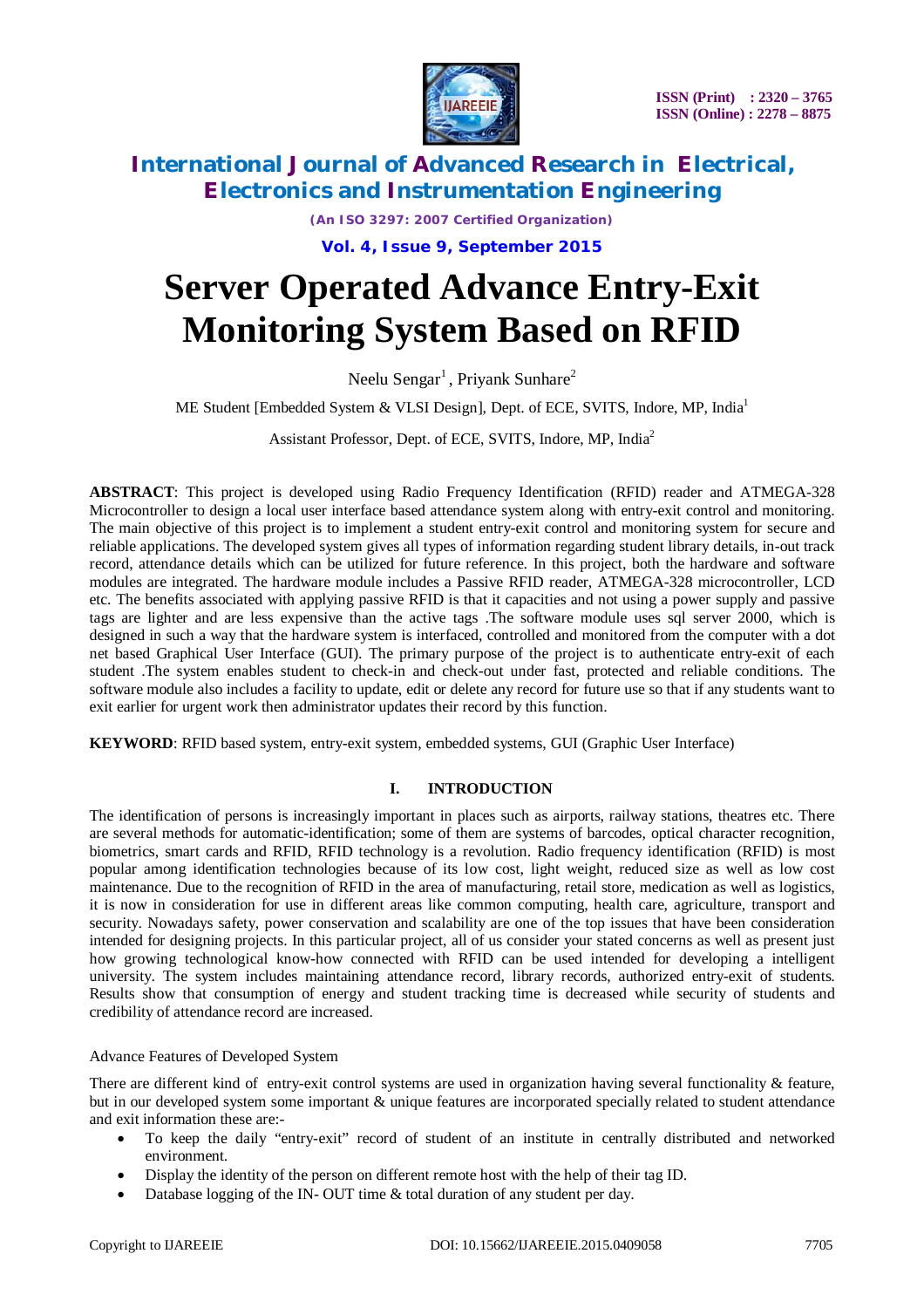

*(An ISO 3297: 2007 Certified Organization)*

### **Vol. 4, Issue 9, September 2015**

- Automatic monthly report generation of any student which includes relevant record.
- The software designed by us also includes information about the library related issue of the student.
- Application software development with suitable GUI to database maintenance.

#### **Related Work**

The related works has been mentioned [1, 2, 3, 4]. In paper [1], they have applied a digital safety measures system which contains door secure system making use of passive RFID. A centralized system has been for handling along with transactions. The doorway locking system functions instantly any time anyone taps the particular credit card in contact with the particular target audience, the threshold clears and also the information can be kept within core server in addition to essential information on the person. RFID technologies can be useful to provide option for secure access of a area though retaining report on the person. The paper [2] proposes data base technology and logic to automatically generate reports on the existence monthly employee activities. They also discussed about why & how SMTP code can help in the development of automatic e-mail delivery feature for the monthly report to the concerned person.In paper [3] it has implemented a simple security system which uses RFID module which reads data in the card and LCD which is used to display the data in the card. The RFID module indicates a buzzer whenever it reads the data from the RFID card. In paper [4] system combines RFID technology and biometrics to perform the required task .The main aim of system is to capture the user image and scans the database for a match, system also uses GSM modem for emergency call so that suspicious persons can be caught.

Referring to the Literature survey in Paper [3], our work is extended to design PC and microcontroller based attendance system and entry-exit control system using RFID technology. The system accomplishes the entry and exit control task by the RFID tags. The system includes entrance monitoring system and exit monitoring embedded system with password protected. This system control and monitor the entry-exit of person by PC based software and this system will not only monitor the entry-exit time but it will also show the library details of student. Hence this project can be very useful for colleges and can be implemented in real time applications for recording the attendance , paper work of gate pass can be reduced.

#### **II. SYSTEM MODEL DEVELOPMENT**

The block diagram of the entire system is given below in fig 1. The system comprises of two separate systems, one which is installed at the side of the faculty and other which is installed at the gate. The RFID card that we are using is rewritable, i.e. the data can be read as well as can be written to the card without any problem. In our system, the card is being read/write at the department side only, at the gate side system, the card is only being read for particular value and the data is displayed.



Fig.1 Block Diagram of the system at faculty side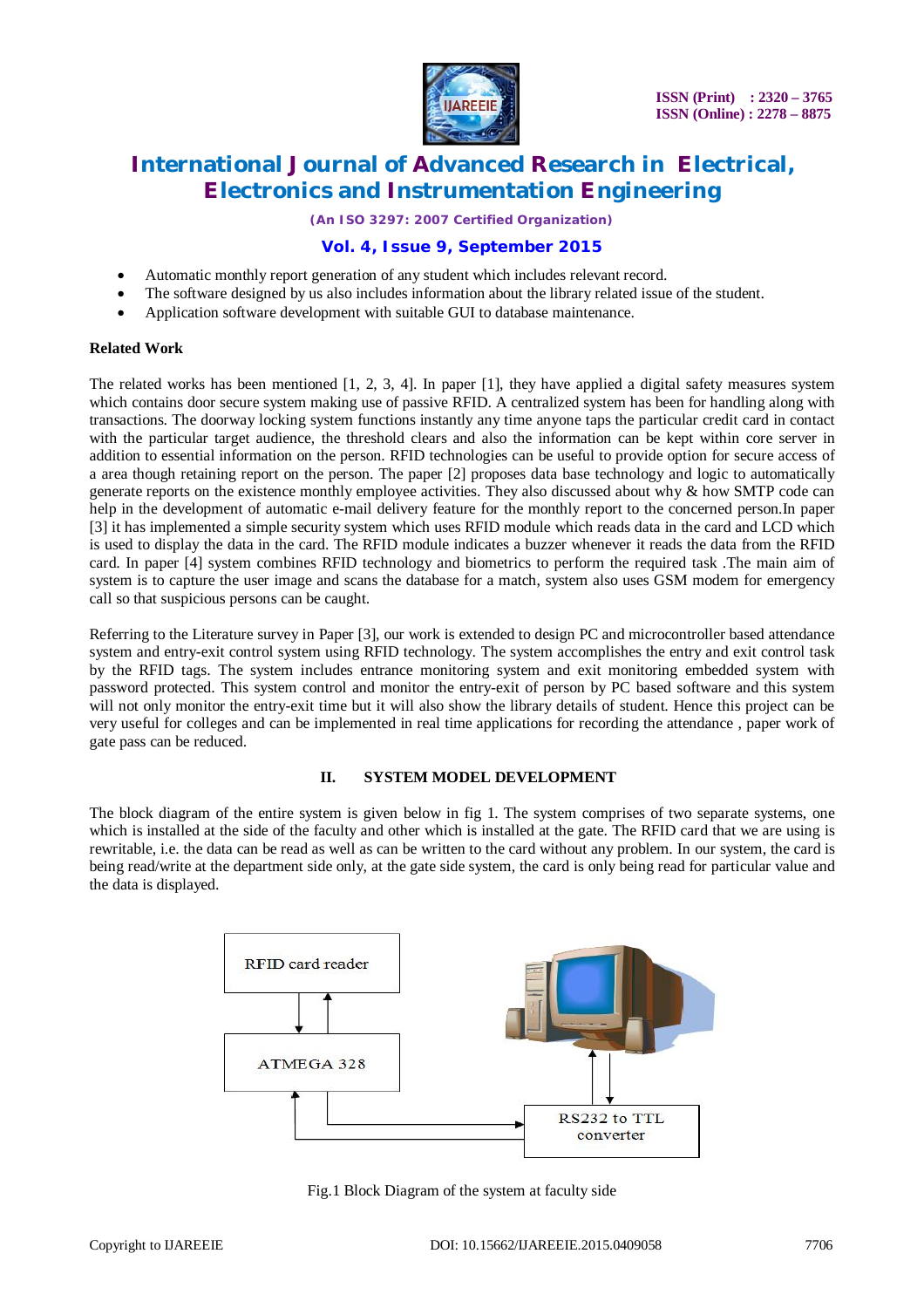

*(An ISO 3297: 2007 Certified Organization)*

### **Vol. 4, Issue 9, September 2015**

Above figure shows the block diagram of hardware circuit which is connected with the user interface by serial port.

At the department side system, first the system prompts the faculty to enter password, unless the password is entered the system remains inactive. As soon as the password is entered the system starts and displays the relevant date and time. Now after this whenever the card is swapped then the corresponding information about the student is displayed. If the data for that particular card does not exist then in that case, the faculty can enter the information about the student. In addition to this the system automatically writes the status of student (entry/exit) on to his/her card so that when he/she exits the premises, the card could be checked there.



Fig.2 Block Diagram of the system at Gate Keeper side

Figure 2 shows the block diagram of exit system which is at gate keeper side which consist of RFID reader(MFRC522), Microcontroller ATMEGA 328 based on AVR enhanced RISC architecture with on-chip debugging support and programming, display device (LCD), Alarm used for invalid entry. The RFID reader is main part of the system,it is highly integrated reader/writer IC for contact less communication at 13.56 MHz operating frequency. The host interface provided by this reader is Serial Peripheral interface (SPI). A serial peripheral interface (SPI compatible) is supported to enable high-speed communication to the host. The interface can deal with data speeds up to 10 Mbit/s. An interface compatible with SPI enables high-speed serial communication between the MFRC522 and a microcontroller

#### **III. SYSTEM INITIALIZATION**

To initialize the system it is required to explain the software implementation, algorithm and flowchart of hardware and software module.

#### *Software Implementation*

Software Implementation is done in two parts:

1. We implemented microprogramming using Arduino 1.6.3 platform for hardware modules.

Arduino is an open-source prototyping platform based on hardware and software. Arduino boards are able to read inputs - light on a sensor, a finger on a button, or a Twitter message - and turn it into an output - activating a motor, turning on an LED, publishing something online. All this is defined by a set of instructions programmed through the Arduino Software (IDE).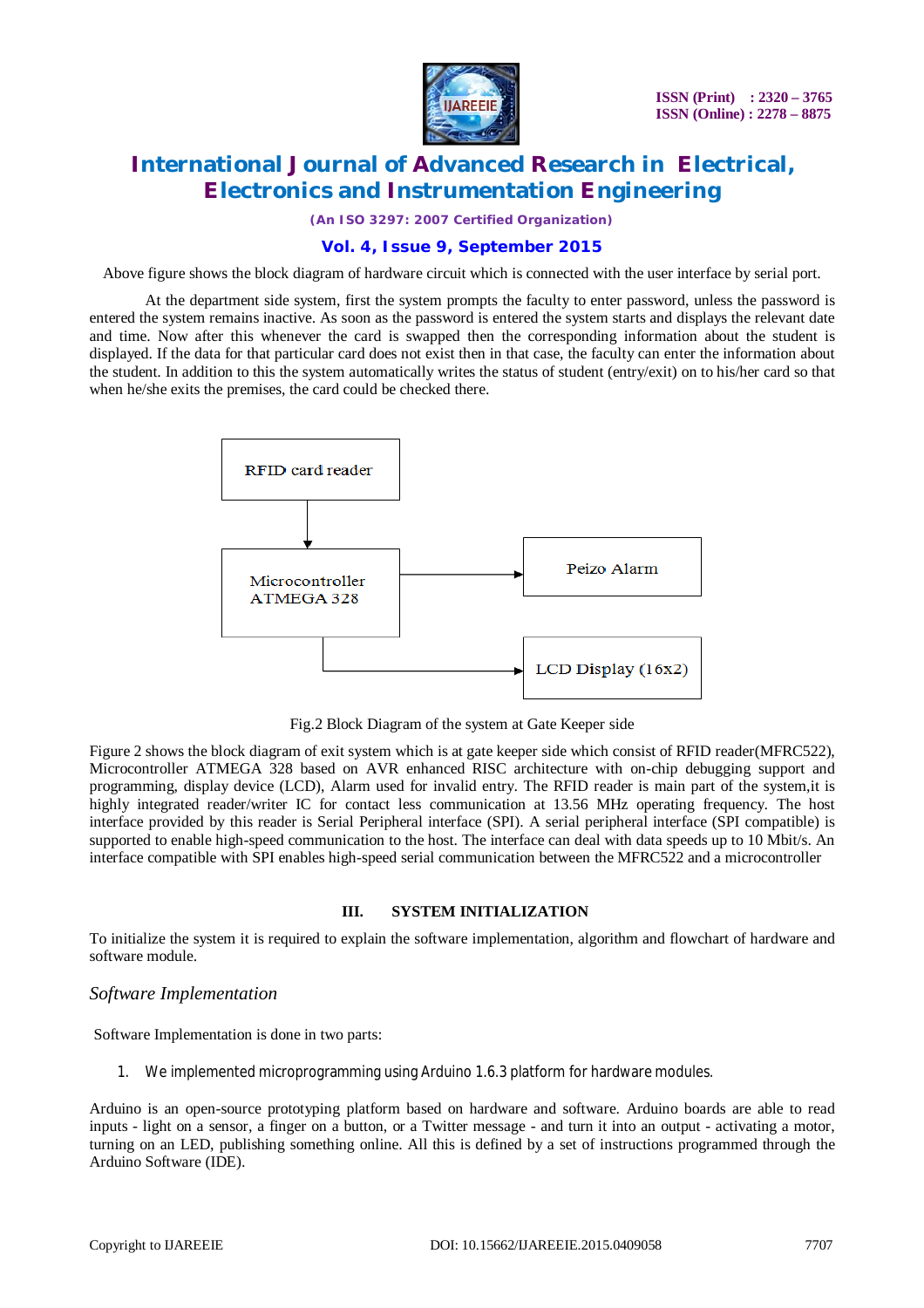

*(An ISO 3297: 2007 Certified Organization)*

**Vol. 4, Issue 9, September 2015**

The following are the algorithm and flowcharts used in hardware module.

*Algorithm to record time of entry and library details with flowchart* 

Step1: Start the process

Step2: Initialize the module

Step3: Now RFID module wait for new card

Step4: RFID reader send a UID to serial port which is a unique id given by company to card.

Step5: Now store the feedback to card and this feedback is given by software module

Step6: After this loop is repeated in infinite from wait for card to store feedback to card. This feedback will receive from PC.



Fig.3 Flowchart of hardware system to record entry time and other details

*Algorithm and flowchart of system for exit which is at Gate keeper side*

Step1: Start the process

Step2: Initialize the module

Step3: Now RFID reader wait for new card

Step4: Check card status is valid or not

Step5: If user's card status is valid then it means exit is permitted by respective head of department and if card status is invalid then loop will again go through wait for card.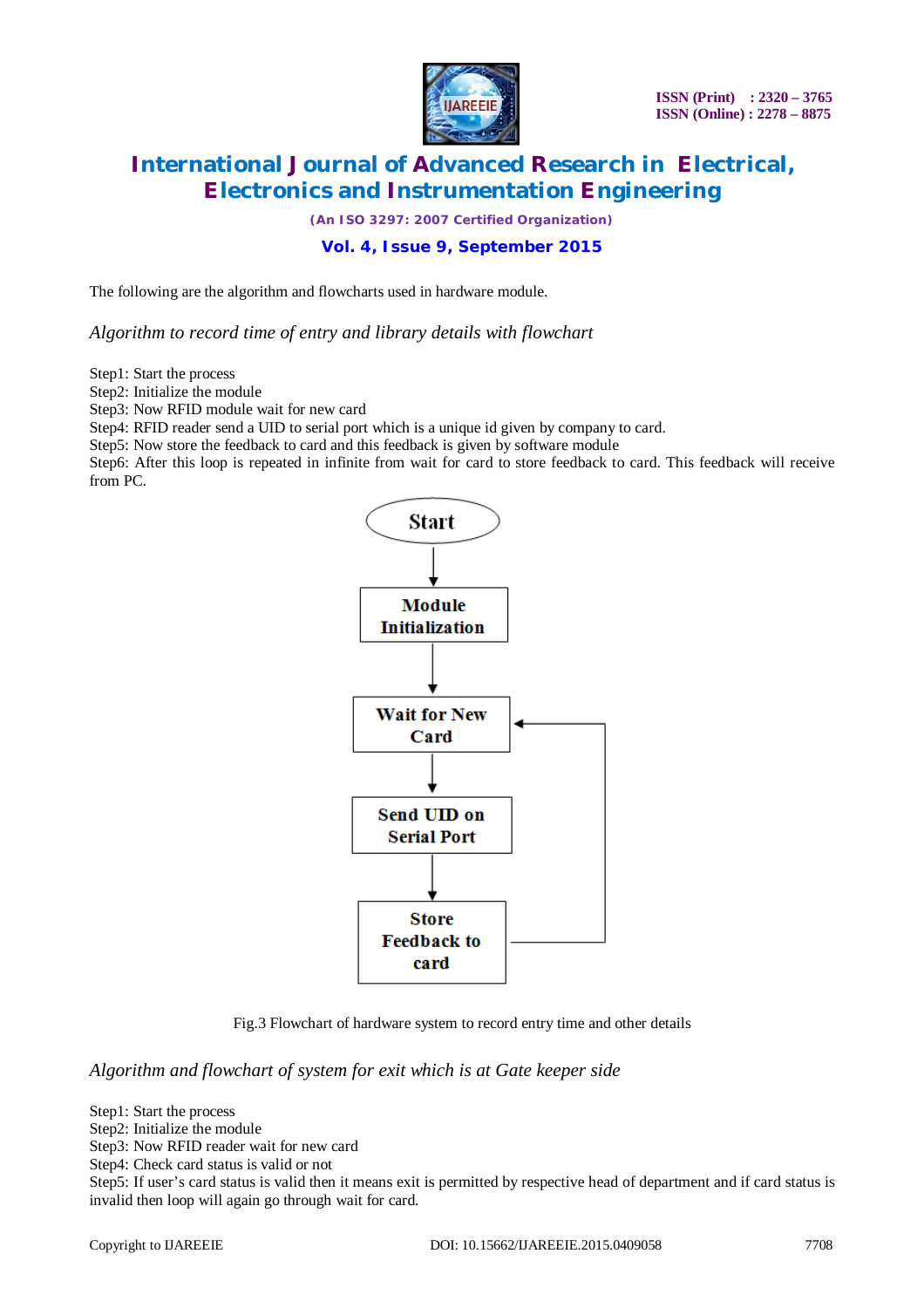

*(An ISO 3297: 2007 Certified Organization)* **Vol. 4, Issue 9, September 2015**



Fig.4 Flowchart of exit system which is at Gate keeper side

- 2. We implemented the communication protocol using .net programming language with Mysql database. We provided a front-end GUI for student attendance, entry-exit control, update/delete user list, to record other library details etc and for back-end we used MySql database, where we created a table in order to store user information.
- a) Reading the card ID number through USB port of PC.
- b) Extracting the card ID number from the stream of data by discarding the start and stop bits.
- c) Storing the extract number on Mysql database during student attendance.

During Verification of user if the enrolled user tapped the card again, that will be authenticated and the message will be displayed on the system. The tables used for database design includes creating MY SQL database and linked with Visual Studio 2008.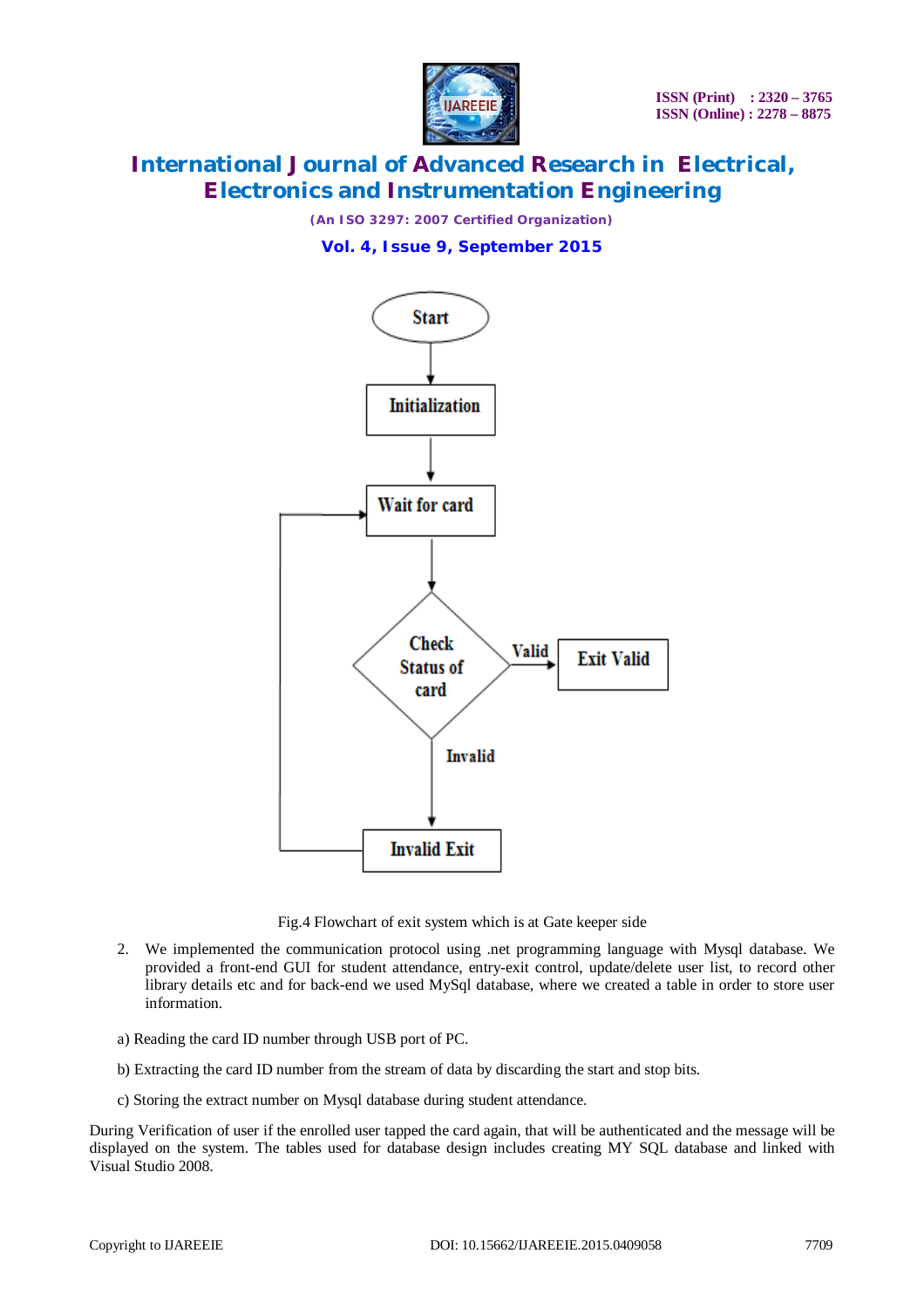

*(An ISO 3297: 2007 Certified Organization)*

**Vol. 4, Issue 9, September 2015**

Reading card ID Number

1. The card number from the reader is obtained by programming the serial port according to the communication protocol.

| <b>Port Name</b> | COMH |
|------------------|------|
| <b>Baud Rate</b> | 9600 |
| Data Bits        | 8    |
| Parity2          | None |
| Stop Bit3        |      |
| Flow Control     | None |

Table 1: Communication Protocols

- 2. Com Port number may vary depending upon the system and port used (COM3/4/5….)
- 3. Baud rate The baud rate is the number of times per second a serial communication signal changes states; a state being either a voltage level, or a frequency, or a frequency phase angle.
- 4. Parity Bits The parity bit, unlike the start and stop bits, is an optional parameter, used in serial communications to determine if the data character being transmitted is correctly received by the remote device .

| Start-bit |  |        |  |   |                     | Stop-bit |
|-----------|--|--------|--|---|---------------------|----------|
| м.        |  | o<br>⊾ |  | r | ٥<br>8 or<br>parity |          |

Algorithm of Software Module

Step1: Start the process

Step2: Check RFID connection

Step3: If RFID is connected then wait for new card else come back to connection check.

Step4: Check Unique id(UID) in database. In this step system will check whether tapped UID is present in database or not.

Step5: If UID is present in database then show details of card else save new card name and loop will come back to wait for card.

Step6: Check Mode; there are two modes in the system that is entry mode and exit mode.

Step7: If entry mode is selected then save details of entry and make card status invalid for exit

Step8: For exit mode, check exit time

Step9: If exit time is valid then status of card will changed to valid and exit time will save.

Step10: If exit time is invalid then in this case process will stop and come back to wait for card and if any student want to go urgently before standard exit time then in this case only admin can update exit time of that particular student card and then record will save.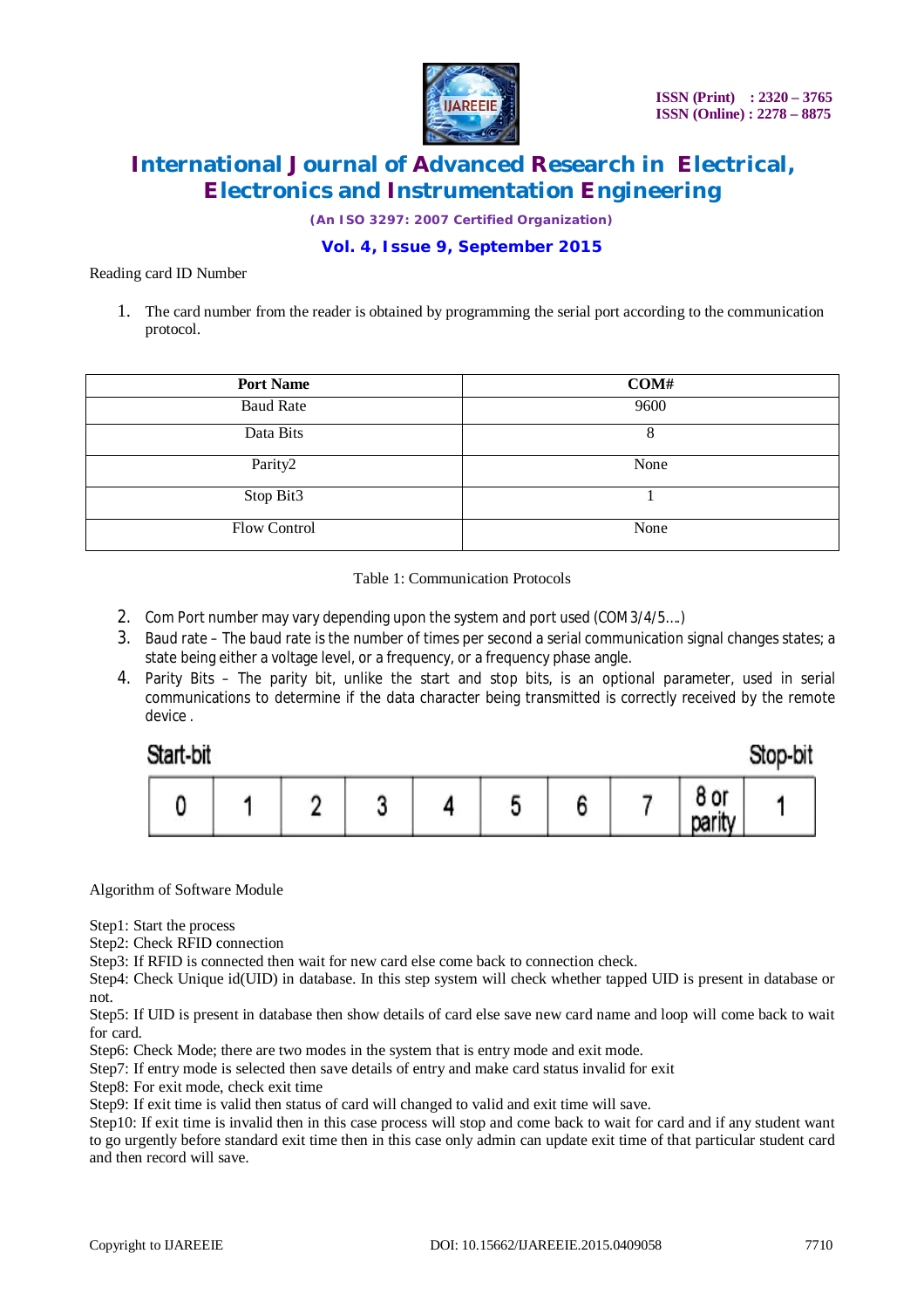

*(An ISO 3297: 2007 Certified Organization)*

### **Vol. 4, Issue 9, September 2015**

### **IV. RESULT**

Analysis and Discussions

Following are the final steps to control and monitor the entry-exit of students by server based User interface

| PORT COM1 -<br>OPEN<br>CLOSE | TIME              |              | Student Data Base                                 |     |
|------------------------------|-------------------|--------------|---------------------------------------------------|-----|
| Name<br>Details              |                   |              | Password<br>Connect                               |     |
| CARD ID:<br>Student Details  |                   |              | Library Details                                   |     |
| <b>Entry</b>                 | Date              | 08-Aug-15 v  | <b>Book</b>                                       | Add |
| <b>Exit</b>                  | <b>ENTER TIME</b> | 1:03:42 PM - |                                                   |     |
|                              | EXIT TIME         | 1:03:42 PM + | <b>Books Detail</b>                               |     |
|                              |                   |              |                                                   |     |
|                              |                   |              | $-x$<br>Message<br>Enter DataBase Password<br>OK. |     |

Fig.5 Screenshot of the graphical user interface (Step 1)

In first step when we connect system to computer above window will open, now message box will open to enter the password which will be entered only by selected administrator of system.

Here 'Connect' button is used to connect the GUI to system and 'Open' button is used to open the serial port and 'Close' button is used to close the same port.

| PORT COM3 -<br>CLOSE<br>OPEN |                   | 08-Aug-15 1:05:16 PM  |                     |        |
|------------------------------|-------------------|-----------------------|---------------------|--------|
| Name<br><b>Details</b>       |                   |                       |                     |        |
| CARD ID:<br>Student Details  |                   |                       | Library Details     |        |
|                              | Date              | 08-Aug-15 -           | <b>Book</b>         | Add    |
| <b>Entry</b><br><b>CExit</b> | <b>ENTER TIME</b> | 1:03:42 PM -          |                     |        |
|                              |                   | EXIT TIME 103:42 PM + | <b>Books Detail</b> |        |
|                              |                   |                       |                     |        |
|                              |                   |                       |                     |        |
| Update                       |                   | Record Delete         |                     | Delete |

Fig.6 Screenshot of the graphical user interface (Step 2)

In second step when head of department or other administrator of system enter the password and open the available com port then software module is connected to hardware and respective date and time will shown on the GUI. In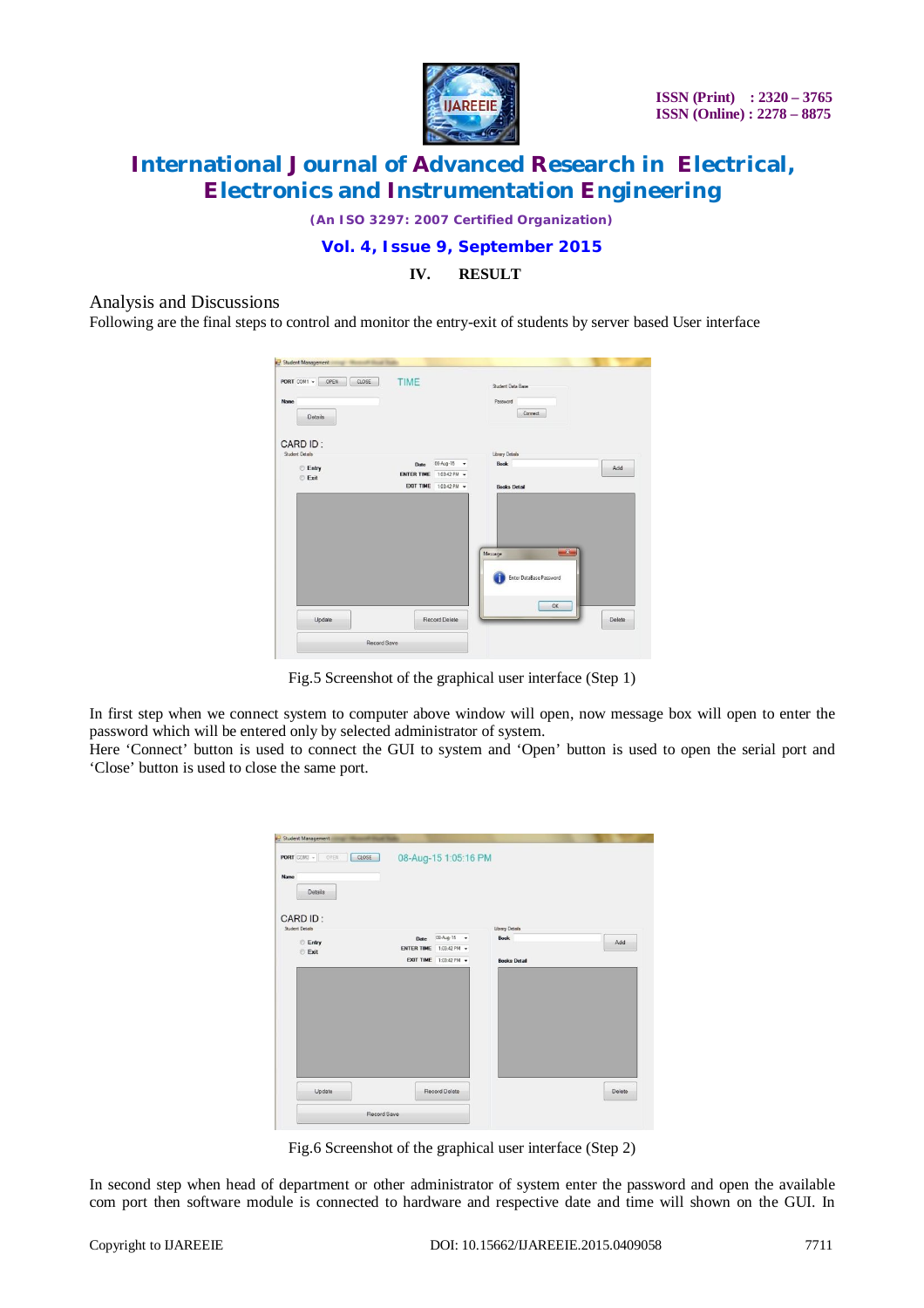

*(An ISO 3297: 2007 Certified Organization)*

### **Vol. 4, Issue 9, September 2015**

library details section there are two buttons used. 'Add' button is used to add issued book details of student specified in Name textbox. Similarly 'Delete' button is used to delete the book details of particular student.

| PORT COM6 -     | OPEN                  | CLOSE                                       |                   |                      | 08-Aug-15 1:06:45 PM |                     |                    |        |
|-----------------|-----------------------|---------------------------------------------|-------------------|----------------------|----------------------|---------------------|--------------------|--------|
| Name Master     | <b>Details</b>        |                                             |                   |                      |                      |                     |                    |        |
| Student Details | CARD ID: 93463513     |                                             |                   |                      |                      | Library Details     |                    |        |
|                 | <b>Entry</b>          |                                             | Date              | 08-Aug-15 -          |                      | <b>Book</b>         |                    | Add    |
|                 | <b>Exit</b>           |                                             | <b>ENTER TIME</b> | 1:06:36 PM -         |                      |                     |                    |        |
|                 |                       |                                             | <b>EXIT TIME</b>  | 4:00:00 PM -         |                      | <b>Books Detail</b> |                    |        |
|                 | Date                  | Erter                                       | Ext               |                      |                      |                     | <b>BookName</b>    |        |
|                 | 20-Jul-15 4:48:05 PM  | 20-Jul-15 4:48:05 PM                        |                   | 20-Jul-15 4:00:00 PM |                      |                     | Master Book        |        |
|                 | 22-Jul-15 11:38:58 AM | 22-Jul-15 11:38:58 AM  22-Jul-15 4:00:00 PM |                   |                      |                      |                     |                    |        |
|                 | 28-Jul-15 5:15:39 PM  | 28-Jul-15 5:15:39 PM  28-Jul-15 4:00:00 PM  |                   |                      |                      |                     |                    |        |
| ₩               |                       |                                             |                   |                      |                      |                     |                    |        |
|                 |                       |                                             |                   |                      |                      | Warning             | $-x$               |        |
|                 |                       |                                             |                   |                      |                      |                     |                    |        |
|                 |                       |                                             |                   |                      |                      |                     | Please Select Mode |        |
|                 |                       |                                             |                   |                      |                      |                     |                    |        |
|                 |                       |                                             |                   |                      |                      |                     |                    |        |
|                 |                       |                                             |                   |                      |                      |                     | OK                 |        |
|                 | Update                |                                             |                   | <b>Record Delete</b> |                      |                     |                    | Delete |
|                 |                       |                                             |                   |                      |                      |                     |                    |        |
|                 |                       |                                             |                   |                      |                      |                     |                    |        |

Fig.7 Screenshot of the graphical user interface (Step 3)

Now as shown in above figure when student will tap their card then again message box will open to select the mode that is entry or exit mode. In Student details section three buttons are used that is Update, Record Save, and Record Delete. These are buttons used for student details. Here 'Update' Button is used to update the student entry-exit detail it means if admin of system wants to change or edit the entry or exit time in previous record then he/she can use this Update button. And after doing this changes 'Record Save' button can be used to save updated details. So 'Record Save' button is used to save changes done by administrator. Now 'Record Delete' button is used to delete the entry-exit details of selected student.

| Name Master     |                                                                    |                                              |                                              |                         |        |
|-----------------|--------------------------------------------------------------------|----------------------------------------------|----------------------------------------------|-------------------------|--------|
|                 | Details                                                            |                                              |                                              |                         |        |
| Student Details | CARD ID: 93463513                                                  |                                              |                                              | Library Details         |        |
|                 |                                                                    | Date                                         | 08-Aug-15<br>٠                               | <b>Book</b>             |        |
|                 | <sup>®</sup> Entry<br><b>Entry Mode</b>                            | <b>ENTER TIME</b>                            | 1:07:07 PM -                                 |                         | Add    |
|                 | <b>Exit</b>                                                        | <b>EXIT TIME</b>                             |                                              |                         |        |
|                 |                                                                    |                                              | 4:00:00 PM -                                 | <b>Books Detail</b>     |        |
|                 | Enter<br>Date                                                      | Ext                                          |                                              | <b>BookName</b>         |        |
| ٠               | 08-Aug-15 1:07:07 PM<br>20-Jul-15 4:48:05 PM                       | 08-Aug-15 1:07:07 PM<br>20-Jul-15 4:48:05 PM | 08-Aug-15 4:00:00 PM<br>20-Jul-15 4:00:00 PM | <b>Master Book</b><br>٠ |        |
|                 | 22-Jul-15 11:38:58 AM  22-Jul-15 11:38:58 AM  22-Jul-15 4:00:00 PM |                                              |                                              | $\ast$                  |        |
|                 | 28-Jul-15 5:15:39 PM                                               | 28-Jul-15 5:15:39 PM                         | 28-Jul-15 4:00:00 PM                         |                         |        |
| ٠               |                                                                    |                                              |                                              |                         |        |
|                 |                                                                    |                                              |                                              | Done                    | $ x$   |
|                 |                                                                    |                                              |                                              |                         |        |
|                 |                                                                    |                                              |                                              |                         |        |
|                 |                                                                    |                                              |                                              | Record Saved            |        |
|                 |                                                                    |                                              |                                              |                         |        |
|                 |                                                                    |                                              |                                              | OK                      |        |
|                 | Update                                                             |                                              | Record Delete                                |                         |        |
|                 |                                                                    |                                              |                                              |                         | Delete |

Fig.8 Screenshot of the graphical user interface (Step 4)

Finally in step 4 shown in above figure, after mode is selected by Head of Department or other administrator, if record of that particular card is saved in database then their entry or exit record of that particular day will be recorded successfully and their library record too. Admin of system can also update, delete and record all details of student.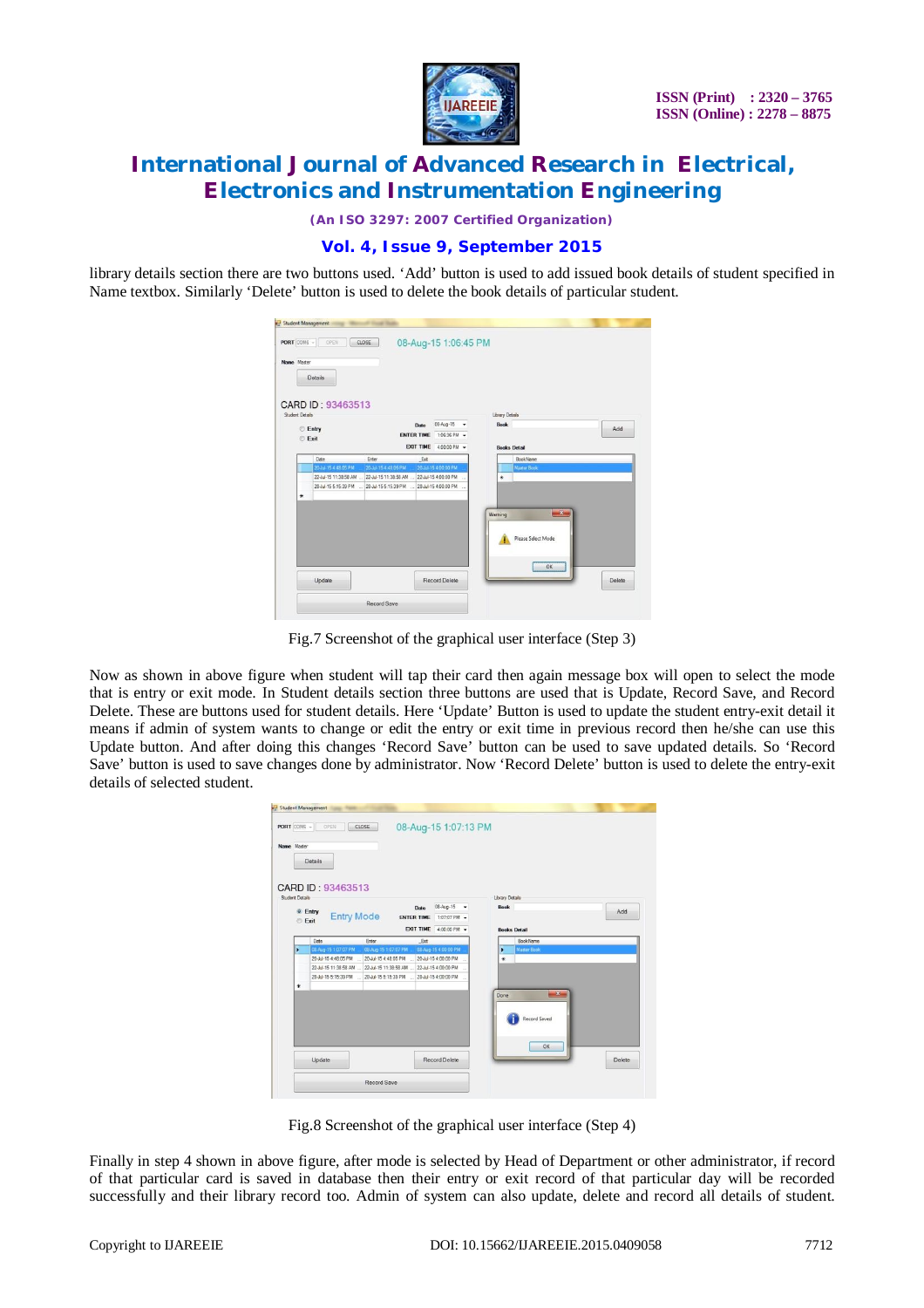

*(An ISO 3297: 2007 Certified Organization)*

### **Vol. 4, Issue 9, September 2015**

Apart from this if in case of new UID which is not in database then again a message box of new student will open and in this case HOD has to add their name and other information in the database. In exit case if any student wants to go before standard exit time or time saved in database then in this case admin of system or class teacher can change the exit time of that particular student so that student get exit permission.

The following are the hardware setup used in developed system:

In a figure 9 hardware unit of the security system is shown which is connected with the PC by serial port and at this system student will tap their card for entry and exit permission by the admin or class teacher.



Fig.9 Hardware setup which is connected with PC

In a figure 10 hardware unit of exit system in ON condition is shown.Both hardware unit mainly includes display device LCD, Microcontroller unit ATMEGA 328, RFID reader MFRC522, a power supply IC(7805), led.



Fig.10 Hardware Setup with LCD at gate keeper side